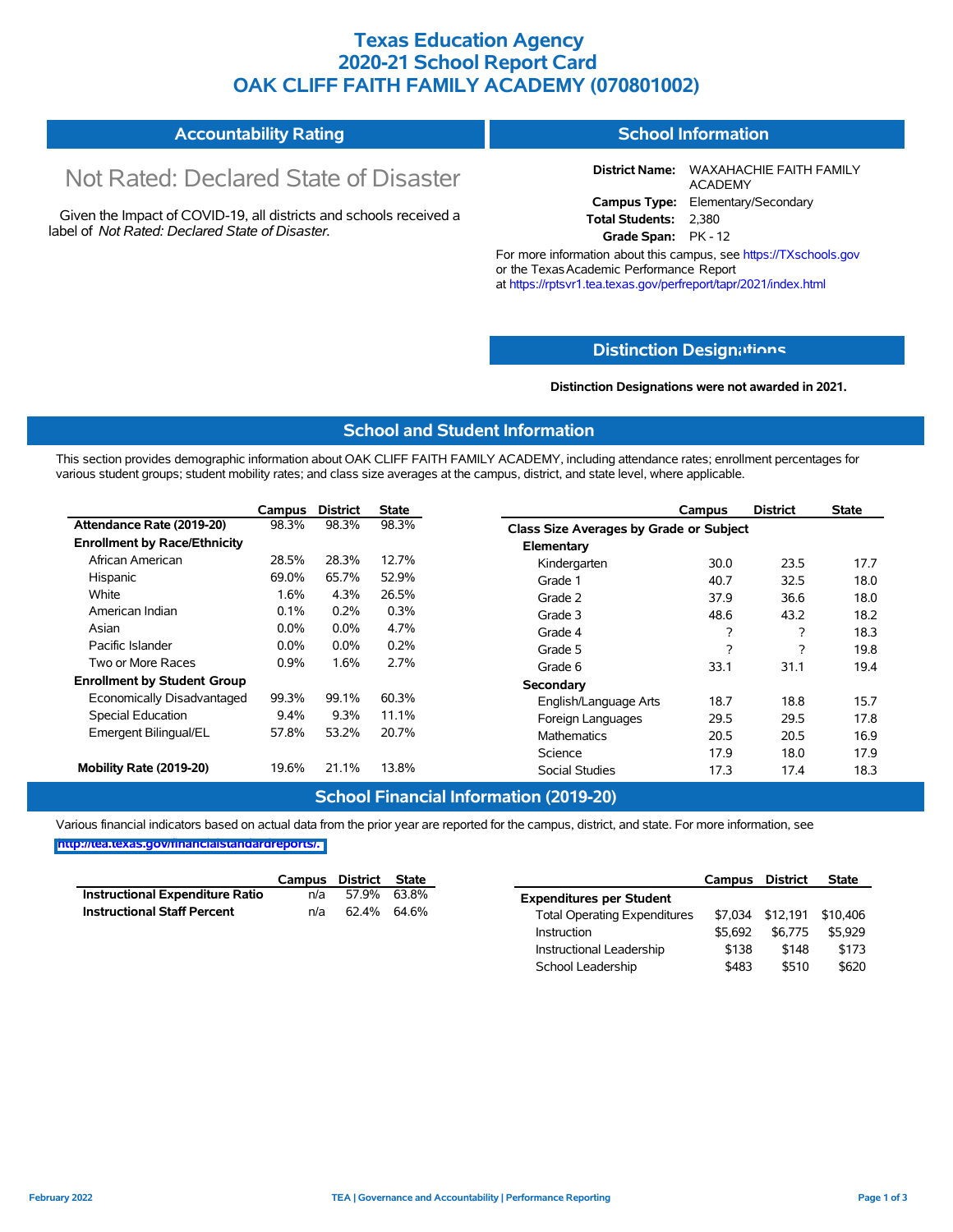## **Texas Education Agency 2020-21 School Report Card**

## **STAAR Outcomes**

This section provides STAAR performance and outcomes. **Please note that due to the cancellation of spring 2020 STAAR administration due to the COVID-19 pandemic, 2019 results are shown.**

|                                                                                |      |       |      |       | African                                 |       |        |                          |                          | <b>Pacific</b>           | Two<br>or                |                       |
|--------------------------------------------------------------------------------|------|-------|------|-------|-----------------------------------------|-------|--------|--------------------------|--------------------------|--------------------------|--------------------------|-----------------------|
|                                                                                |      | State |      |       | District Campus American Hispanic White |       |        | American<br>Indian       | Asian                    | <b>Islander</b>          | More<br>Races            | Econ<br><b>Disadv</b> |
| STAAR Performance Rates at Approaches Grade Level or Above (All Grades Tested) |      |       |      |       |                                         |       |        |                          |                          |                          |                          |                       |
| <b>All Subjects</b>                                                            | 2021 | 67%   | 41%  | 39%   | 33%                                     | 41%   | 53%    | 86%                      |                          |                          | 39%                      | 39%                   |
|                                                                                | 2019 | 78%   | 52%  | 51%   | 48%                                     | 52%   | 52%    | $\ast$                   | ۰                        | $\blacksquare$           | 38%                      | 51%                   |
| ELA/Reading                                                                    | 2021 | 68%   | 42%  | 40%   | 38%                                     | 41%   | 60%    | $\ast$                   |                          | $\overline{\phantom{a}}$ | 42%                      | 40%                   |
|                                                                                | 2019 | 75%   | 49%  | 47%   | 45%                                     | 48%   | 53%    | $\ast$                   |                          |                          | $\ast$                   | 47%                   |
| <b>Mathematics</b>                                                             | 2021 | 66%   | 43%  | 40%   | 24%                                     | 45%   | 61%    | $\ast$                   |                          | $\blacksquare$           | 10%                      | 40%                   |
|                                                                                | 2019 | 82%   | 59%  | 58%   | 52%                                     | 61%   | 57%    | $\ast$                   |                          | $\overline{a}$           | $\ast$                   | 58%                   |
| Writing                                                                        | 2021 | 58%   | 34%  | 32%   | 32%                                     | 32%   | 33%    | $\overline{a}$           |                          |                          | $\ast$                   | 32%                   |
|                                                                                | 2019 | 68%   | 40%  | 38%   | 34%                                     | 39%   | 80%    | $\overline{\phantom{a}}$ | $\overline{\phantom{a}}$ | ۰                        | $\ast$                   | 38%                   |
| Science                                                                        | 2021 | 71%   | 41%  | 40%   | 35%                                     | 42%   | 38%    | $\ast$                   |                          |                          | $\ast$                   | 40%                   |
|                                                                                | 2019 | 81%   | 54%  | 53%   | 52%                                     | 54%   | 17%    |                          |                          |                          | $\overline{\phantom{a}}$ | 53%                   |
| Social Studies                                                                 | 2021 | 73%   | 39%  | 40%   | 37%                                     | 39%   | 57%    | $\ast$                   | L.                       |                          | $\ast$                   | 40%                   |
|                                                                                | 2019 | 81%   | 56%  | 56%   | 57%                                     | 55%   | $\ast$ |                          |                          |                          | $\overline{a}$           | 56%                   |
| STAAR Performance Rates at Meets Grade Level or Above (All Grades Tested)      |      |       |      |       |                                         |       |        |                          |                          |                          |                          |                       |
| All Subjects                                                                   | 2021 | 41%   | 16%  | 15%   | 12%                                     | 15%   | 26%    | 29%                      |                          | $\blacksquare$           | 16%                      | 15%                   |
|                                                                                | 2019 | 50%   | 21%  | 20%   | 18%                                     | 21%   | 14%    | $\ast$                   |                          | $\overline{\phantom{a}}$ | 13%                      | 20%                   |
| ELA/Reading                                                                    | 2021 | 45%   | 20%  | 18%   | 18%                                     | 18%   | 35%    | $\ast$                   |                          | $\blacksquare$           | 17%                      | 18%                   |
|                                                                                | 2019 | 48%   | 23%  | 21%   | 20%                                     | 22%   | 33%    | $\ast$                   |                          | $\overline{a}$           | $\ast$                   | 21%                   |
| Mathematics                                                                    | 2021 | 37%   | 14%  | 13%   | 6%                                      | 15%   | 28%    | $\ast$                   |                          |                          | 0%                       | 13%                   |
|                                                                                | 2019 | 52%   | 22%  | 21%   | 14%                                     | 24%   | 7%     | $\ast$                   |                          | $\overline{a}$           | $\ast$                   | 21%                   |
| Writing                                                                        | 2021 | 30%   | 9%   | 8%    | 8%                                      | 7%    | 11%    | $\overline{\phantom{0}}$ |                          |                          | $\ast$                   | 7%                    |
|                                                                                | 2019 | 38%   | 13%  | 12%   | 11%                                     | 12%   | 0%     | $\overline{\phantom{a}}$ | L,                       |                          | $\ast$                   | 12%                   |
| Science                                                                        | 2021 | 44%   | 13%  | 12%   | 11%                                     | 12%   | 13%    | $\ast$                   |                          |                          | $\ast$                   | 12%                   |
|                                                                                | 2019 | 54%   | 17%  | 16%   | 18%                                     | 15%   | 0%     |                          |                          |                          | $\overline{\phantom{a}}$ | 16%                   |
| Social Studies                                                                 | 2021 | 49%   | 19%  | 19%   | 18%                                     | 18%   | 29%    | $\ast$                   |                          |                          | $\ast$                   | 19%                   |
|                                                                                | 2019 | 55%   | 24%  | 23%   | 23%                                     | 24%   | $\ast$ |                          | L.                       | $\overline{a}$           | $\overline{\phantom{a}}$ | 23%                   |
| STAAR Performance Rates at Masters Grade Level (All Grades Tested)             |      |       |      |       |                                         |       |        |                          |                          |                          |                          |                       |
| All Subjects                                                                   | 2021 | 18%   | 4%   | 3%    | 2%                                      | 3%    | 10%    | 0%                       |                          |                          | 0%                       | 3%                    |
|                                                                                | 2019 | 24%   | 6%   | 5%    | 3%                                      | 5%    | 2%     | $\ast$                   |                          | ۰                        | 0%                       | 5%                    |
| ELA/Reading                                                                    | 2021 | 18%   | 5%   | 4%    | 3%                                      | 3%    | 15%    | $\ast$                   |                          |                          | 0%                       | 3%                    |
|                                                                                | 2019 | 21%   | 5%   | 4%    | 2%                                      | 5%    | 7%     | $\ast$                   |                          |                          | $\ast$                   | 4%                    |
| Mathematics                                                                    | 2021 | 18%   | 4%   | 3%    | $1\%$                                   | 4%    | 11%    | $\ast$                   |                          |                          | 0%                       | 3%                    |
|                                                                                | 2019 | 26%   | 7%   | 6%    | 3%                                      | 7%    | 0%     | $\ast$                   |                          |                          | $\ast$                   | 6%                    |
| Writing                                                                        | 2021 | 9%    | 1%   | 1%    | 0%                                      | 2%    | 0%     | $\overline{\phantom{a}}$ | ۰                        | $\overline{\phantom{a}}$ | $\ast$                   | 1%                    |
|                                                                                | 2019 | 14%   | 3%   | 3%    | 2%                                      | 3%    | 0%     | $\overline{\phantom{a}}$ |                          |                          | $\ast$                   | 3%                    |
| Science                                                                        | 2021 | 20%   | 3%   | 2%    | 3%                                      | 2%    | 0%     | $\ast$                   |                          |                          | $\ast$                   | 3%                    |
|                                                                                | 2019 | 25%   | 3%   | 3%    | 2%                                      | 3%    | 0%     |                          |                          |                          | $\blacksquare$           | 3%                    |
| Social Studies                                                                 | 2021 | 29%   | 5%   | $6\%$ | $4\%$                                   | $6\%$ | 14%    |                          |                          |                          |                          | $6\%$                 |
|                                                                                | 2019 | 33%   | 9%   | $9\%$ | 9%                                      | 9%    | $\ast$ |                          |                          |                          |                          | 9%                    |
| <b>STAAR Assessment Participation (All Grades Tested)</b>                      |      |       |      |       |                                         |       |        |                          |                          |                          |                          |                       |
| All Subjects                                                                   | 2021 | 88%   | 96%  | 95%   | 94%                                     | 96%   | 95%    | 100%                     |                          |                          | 97%                      | 95%                   |
|                                                                                | 2019 | 99%   | 100% | 100%  | 100%                                    | 100%  | 100%   | *                        |                          |                          | 100%                     | 100%                  |
| ELA/Reading                                                                    | 2021 | 89%   | 96%  | 96%   | 94%                                     | 96%   | 91%    | *                        | $\ast$                   |                          | 93%                      | 96%                   |
|                                                                                | 2019 | 99%   | 100% | 100%  | 100%                                    | 100%  | 100%   | *                        |                          |                          | 100%                     | 100%                  |
| Mathematics                                                                    | 2021 | 88%   | 95%  | 95%   | 93%                                     | 96%   | 95%    | *                        | $\ast$                   |                          | 100%                     | 95%                   |
|                                                                                | 2019 | 100%  | 100% | 100%  | 100%                                    | 100%  | 100%   | ∗                        |                          |                          | 100%                     | 100%                  |

- Indicates there are no students in the group.<br>\* Indicates results are masked due to small numbers to protect student confidentiality.<br>n/a Indicates data reporting is not applicable for this group.